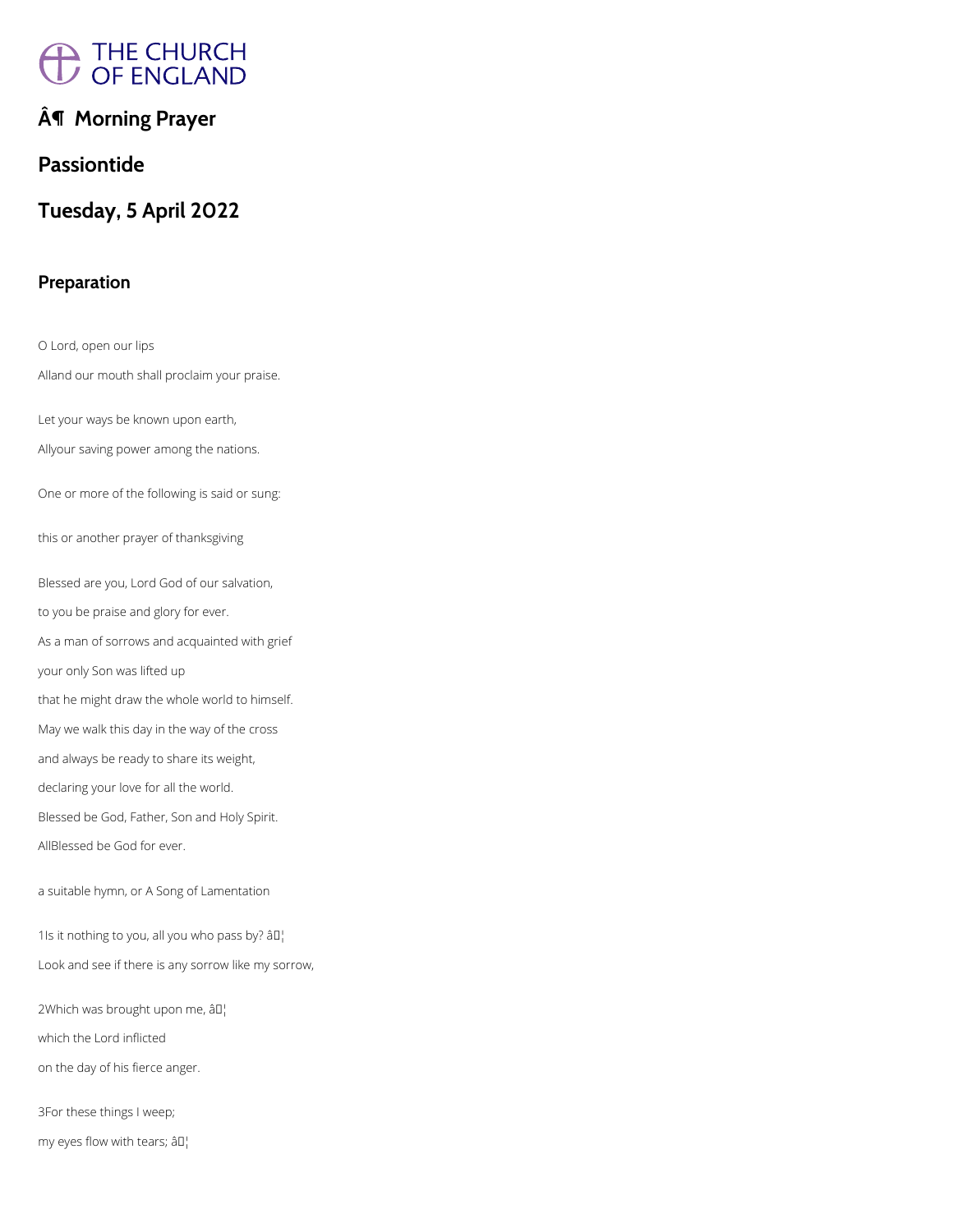for a comforter is far from me,

one to revive my courage.

4Remember my affliction and my bitterness,  $\partial \mathbb{I}^1$ 

the wormwood and the gall!

5But this I call to mind,  $\partial \Pi_1$ 

and therefore I have hope:

6The steadfast love of the Lord never ceases,  $\partial \mathbb{I}^1$ 

9The Lord is good to those who wait for him,  $\partial D_1$ to the soul that seeks him.

his mercies never come to an end;

7They are new every morning;  $\partial \mathbb{I}^1$ 

10It is good that we should wait quietly  $\partial D_1$ for the salvation of the Lord.

11For the Lord will not reject for ever;  $\partial \mathbb{I}^1$ 

great is your faithfulness.

8âDOThe Lord is my portion, âDO says my sâDu!,

âDDtherefore I will hope in him.âDD

12According to the abundance of his steadfast love;  $\partial I_1$ for he does not willingly afflict or grieve anyone.

though he causes grief, he will have compassion,

Lamentations 1.12, 16a,b; 3.19, 21-26, 31-33

AllGlory to the Father and to the Son

and to the Holy Spirit;

as it was in the beginning is now

This opening prayer may be said

The night has passed, and the day lies open before us;

let us pray with one heart and mind.

Silence is kept.

As we rejoice in the gift of this new day,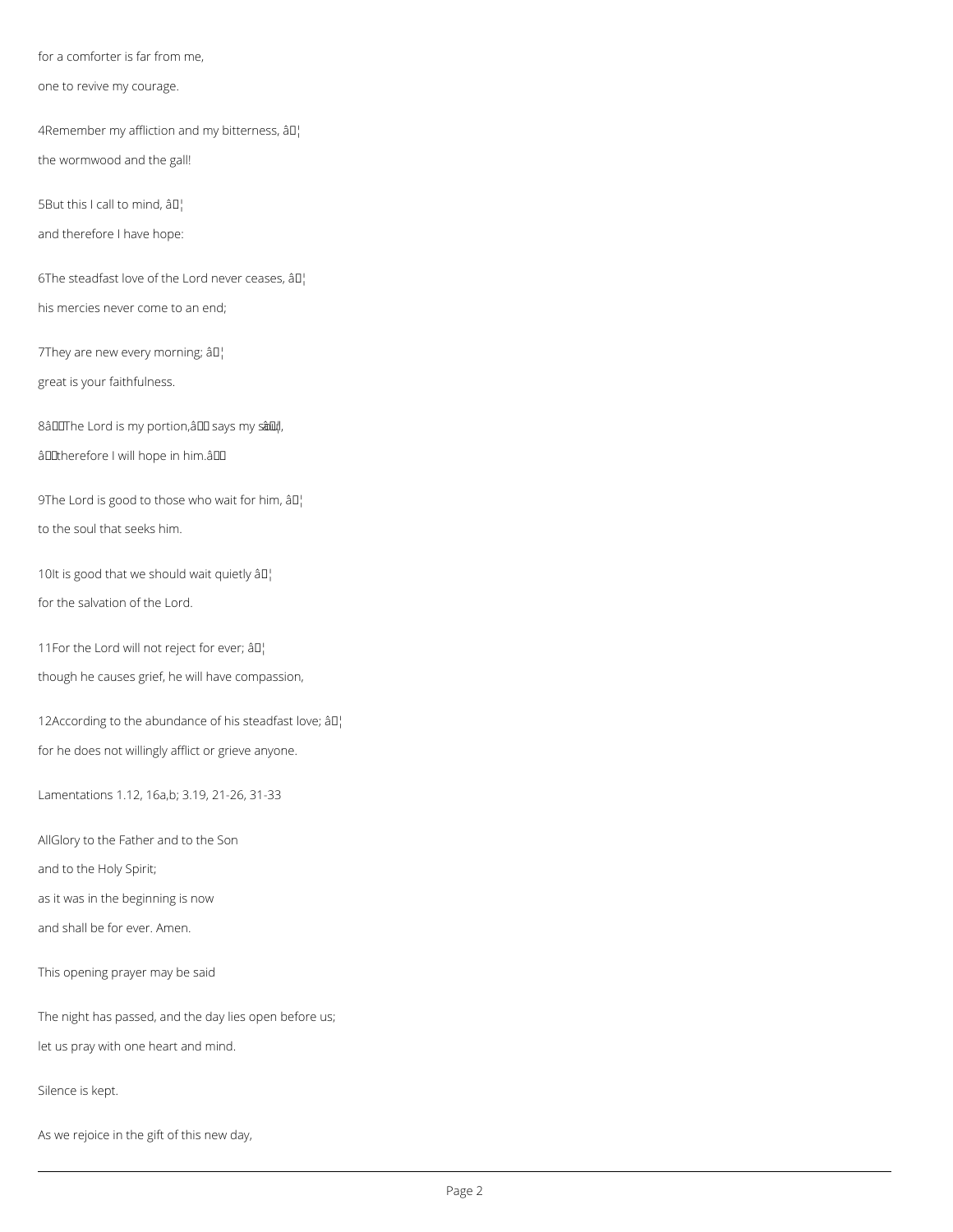so may the light of your presence, O God, set our hearts on fire with love for you; now and for ever. AllAmen.

## **The Word of God**

### **Psalmody**

The appointed psalmody is said.

## **Psalm 35**

1 Contend, O Lord, with those that contend with me; $\hat{A}$   $\hat{a}$  $\Gamma$ fight against those that fight against me.

2 Take up shield and buckler $\hat{A}$  â $I$ <sup>1</sup>

Refrain: Give me justice, O Lord my God,

according to your righteousness.

4 Let those who seek after my life be shamed and disgraced; $\hat{A}$   $\hat{a}$  $\Gamma$ let those who plot my ruin fall back and be put to confusion.

5 Let them be as chaff before the wind, $\hat{A}$  â $\Box$ 

and rise up to help me.

3 Draw the spear and bar the way

against those who pursue me; $\hat{A}$  â $\Box$ 

say to my soul, â00 am your salvation.â00

with the angel of the Lord thrusting them down.

6 Let their way be dark and slippery, $\hat{A}$  â $\Box$ 

with the angel of the Lord pursuing them. AR

7 For they have secretly spread a net for me without a cause; $\hat{A}$  â $II'_{I}$ 

without any cause they have dug a pit for my soul.

8 Let ruin come upon them unawares; $\hat{A}$  â $I$ <sup>1</sup>

let them be caught in the net they laid;

let them fall in it to their destruction.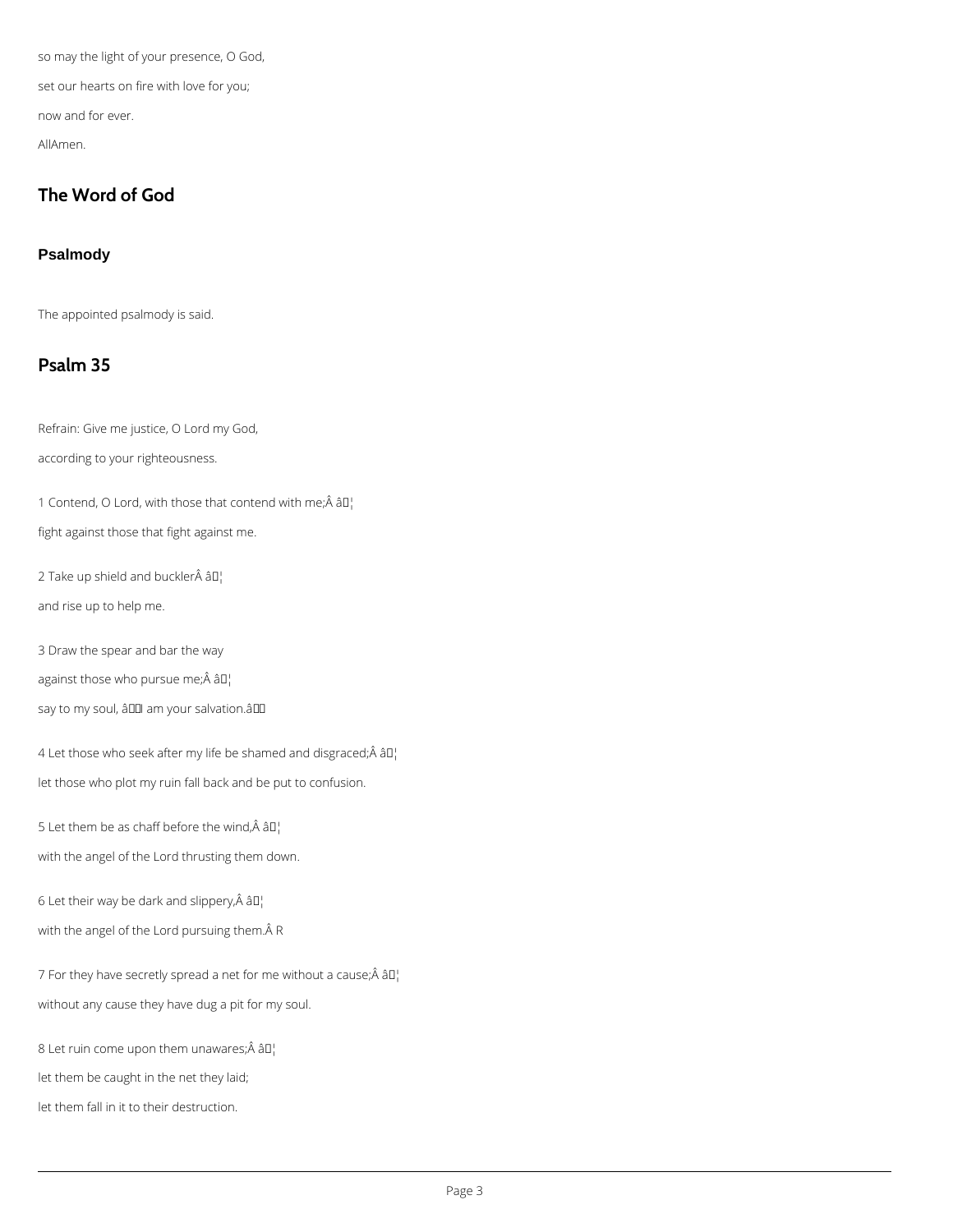9 Then will my soul be joyful in the Lord  $\partial I_1$ and glory in his salvation.

10 My very bones will say, âDDLord, who is like you?  $\partial Q$ ! You deliver the poor from those that are too strong for them, the poor and needy from those who would despoil them. $\frac{\partial^2 u}{\partial x^2}$ 

11 False witnesses rose up against me; $\hat{A}$  â $I$ ] they charged me with things I knew not.

12 They rewarded me evil for good, $\hat{A}$  â $\Box$ 

13 But as for me, when they were sick I put on sackcloth $\hat{A}$  âll and humbled myself with fasting;

14 When my prayer returned empty to my bosom, $\hat{A}$  â $I$ <sup>1</sup> it was as though I grieved for my friend or brother;

15 I behaved as one who mourns for his mother, $\hat{A}$   $\hat{a}$  $I$ bowed down and brought very low. Â R

to the desolation of my soul.

17 When I fell they mocked me; $\hat{A}$   $\hat{a}$  $\Gamma$ they gnashed at me with their teeth.

18 O Lord, how long will you look on? $\hat{A}$   $\hat{a}$  $\Gamma$ 

16 But when I stumbled, they gathered in delight; they gathered together against me; Â â D¦ as if they were strangers I did not know they tore at me without ceasing.

Rescue my soul from their ravages,

and my poor life from the young lions.

19 I will give you thanks in the great congregation; $\hat{A}$  â $I_I^I$ 

I will praise you in the mighty throng. A R

20 Do not let my treacherous foes rejoice over me, $\hat{A}$  â $\Pi_1^1$ 

or those who hate me without a cause

mock me with their glances.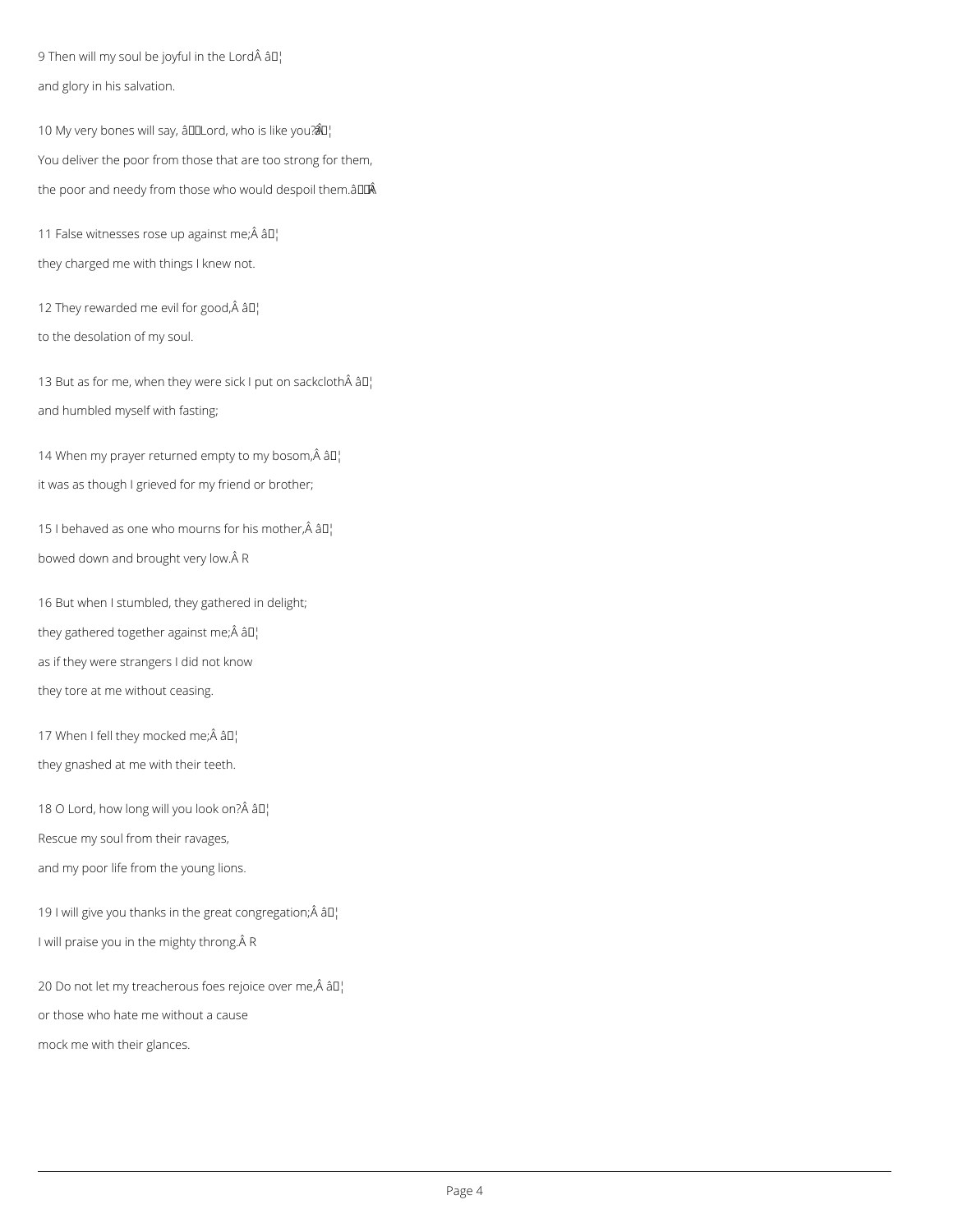21 For they do not speak of peace, $\hat{A}$  â $\Box$ but invent deceitful schemes against those that are quiet in the land.

22 They opened wide their mouths and derided me, saying  $\hat{A}$   $\hat{a}$  $\Gamma$ âDDWe have seen it with our very eyes.âDD

23 This you have seen, O Lord; do not keep silent; Â âD¦ go not far from me, O Lord.

24 Awake, arise, to my cause, $\hat{A}$  â $I^{\dagger}$ 

to my defence, my God and my Lord!

25 Give me justice, O Lord my God,

according to your righteousness; Â â []

let them not triumph over me. $\hat{A}$  R

29 So shall my tongue be talking of your righteousness $\hat{A}$  â $II_1$ and of your praise all the day long.

26 Let them not say to themselves,

â DOUr heartâ DDs desire â pu

Let them not say, âDDWe have swallowed him up.âDD

27 Let all who rejoice at my trouble be put to shame and confusion; $\hat{A}$  â $\Box$ 

let those who boast against me

be clothed with shame and dishonour.

28 Let those who favour my cause rejoice and be glad; $\hat{A}$   $\hat{a}$  $\Gamma$ 

let them say always,

âDDGreat is the Lord, who delights in his servantâDDs well-being.âDD

Refrain: Give me justice, O Lord my God,

according to your righteousness.

Free us, righteous God, from all oppression,

and bring justice to the nations,

that all the world may know you

as King of kings and Lord of lords,

now and for ever.

**Psalm 123**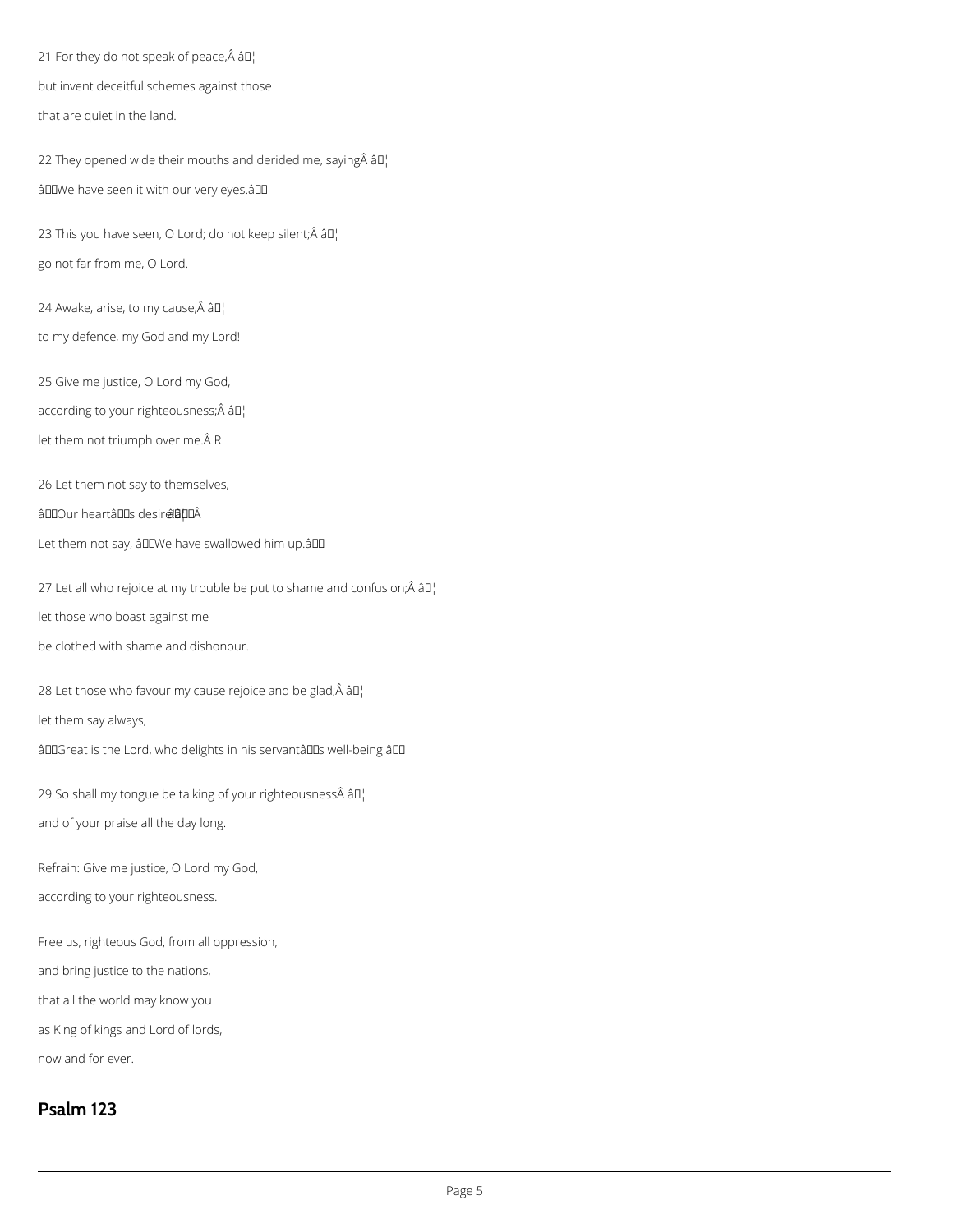Refrain: Our eyes wait upon the Lord our God.

1 To you I lift up my eyes, $\hat{A}$   $\hat{a}$  $I$ 

to you that are enthroned in the heavens.

2 As the eyes of servants look to the hand of their master, $\hat{A}$  âll or the eyes of a maid to the hand of her mistress,

3 So our eyes wait upon the Lord our God, $\hat{A}$  â $\Box$ ! until he have mercy upon us. Â R

4 Have mercy upon us, O Lord, have mercy upon us, $\hat{A}$   $\hat{a}$  $\Gamma$ for we have had more than enough of contempt.

5 Our soul has had more than enough of the scorn of the arrogant, $\hat{A}$  âll and of the contempt of the proud.

Refrain: Our eyes wait upon the Lord our God.

Sovereign God, enthroned in the heavens,

look upon us with your eyes of mercy,

as we look on you with humility and love,

and fill our souls with your peace

through Jesus Christ our Lord.

Each psalm or group of psalms may end with

AllGlory to the Father and to the Son

and to the Holy Spirit;

as it was in the beginning is now

and shall be for ever. Amen.

If there are two Scripture readings, the first may be read here, or both may be read after the canticle.

## **Exodus 8.20-end**

Then the Lord said to Moses, âDDRise early in the morning and present yourself before Pharaoh, as he goes out to the water, and say to him, âDDThus says ut bet

my people go, so that they may worship me. For if you will not let my people go, I will send swarms of flies on you, your officials, and your people, and into your

houses; and the houses of the Egyptians shall be filled with swarms of flies; so also the land where they live. But on that day I will set apart the land of Goshen,

where my people live, so that no swarms of flies shall be there, that you may know that I the Lord am in this land. Thus I will make a distinction between my people

and your people. This sign shall appear tomorrow.âl The Theord did so, and great swarms of flies came into the house of Pharaoh and into his officialsâ DD houses; in

all of Egypt the land was ruined because of the flies.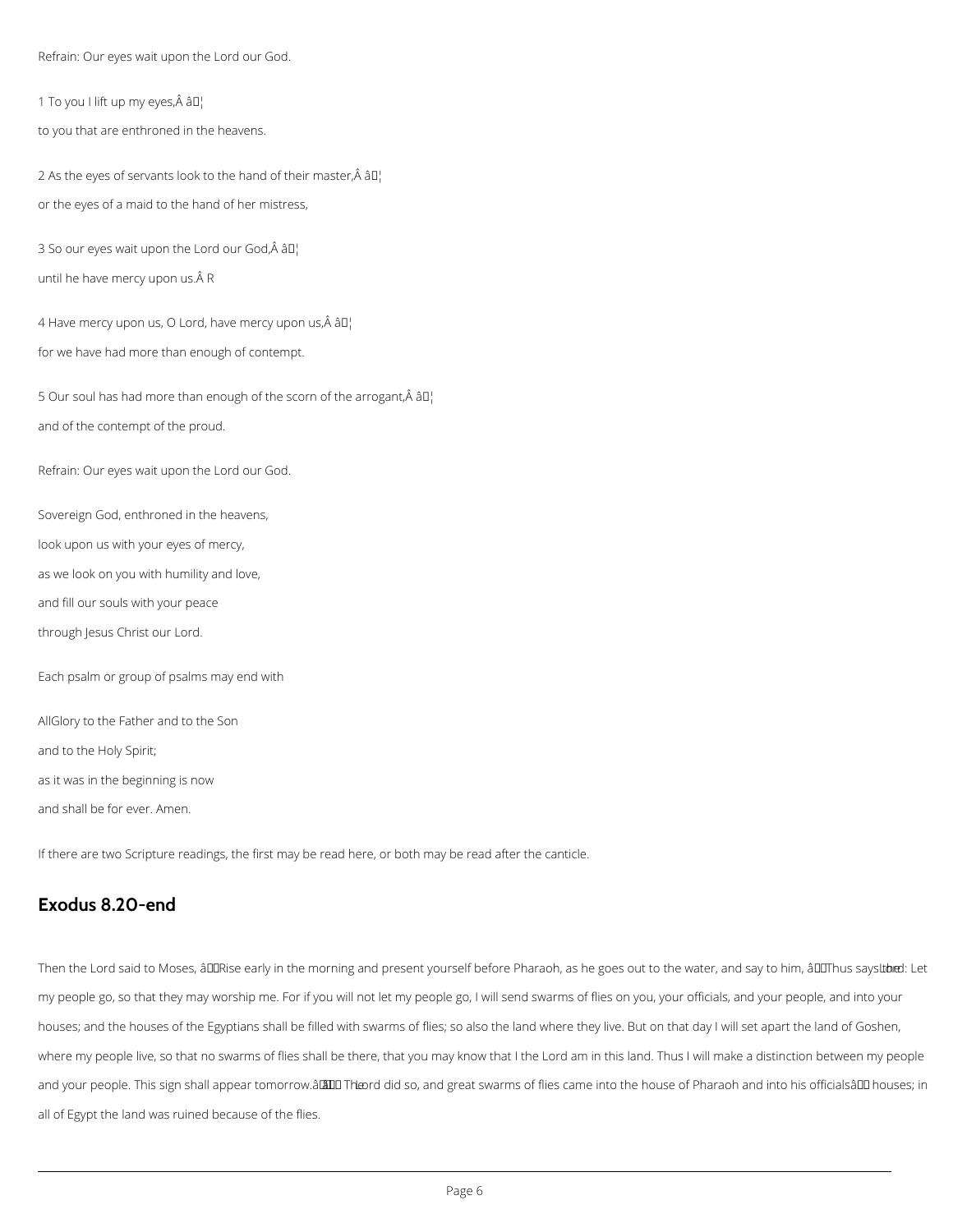Then Pharaoh summoned Moses and Aaron, and said,  $\hat{a} \in \tilde{a}$  Go, sacrifice to your God within the land. $\hat{a} \in \tilde{a}$  B that we offerL bordblue God are offensive to the Egyptians. If we offer in the sight of the Egyptians sacrific We must go a three daysâ $\in$ ™ journey into the widnobeumeGsodaad becorofmomeanodshues.â $\in$ ™ So Pharaoh said, â $\in$ ~ Lord your God in the wilderness, provided you do not go very far away. Pray for me. a €™ Theomro Mhoste sheaid swarms of flies may depart tomorrow from Pharaoh, from his officials, and from his people; only do not l to sacrifice Ltoor.dâh€e<sup>™</sup>

So Moses went out from Pharaoh la ond Anady tho et to the Moses asked: he removed the swarms of flies from P from his people; not one remained. But Pharaoh hardened his heart this time also, and would not let the

A Song of the Lord's Gracious Deeds, or anoth**er on she**trablBe (opaangnteuom\$no%e) fo4r2e(xpaamgnpenheo5,6n3b)er 43 (pagem 5594b)e said

All will recount the gracious deeds of the Lord, the praises of the Most High.

 $1W$  ho is this that comes  $\hat{a}$   $f$ <sup> $M$ </sup> $\hat{b}$  m  $E$  dom, coming from Bozrah, his garments stained crimson?

 $2W$  ho is this in glorio  $\hat{u}$   $\hat{v}$  apparel,

#### Canticle

#### Refrain:

marching in the greatness of his strength?

 $3\hat{a} \in \tilde{a}$  it is I, who announce that ri $\hat{a}$ g M<sup>e</sup>t has won the day, it is 1,' says the Lord, â€~for I am mighty to save.'

 $4W$ hy are your robes allâ $\bar{r}$ Ad, O Lord,

and your garments like theirs who tread the winepress?

 $5\hat{a} \in \tilde{a}$  have trodden the wan  $\Phi$  press alone, and from the peoples no one was with me.  $\hat{a} \in \mathbb{M}$ 

 $6I$  will recount the gracious dê $e^{i\theta}$ d's of the Lord,

the praises of the Most High;

 $7$ All that God has done for  $\hat{\mathbf{a}}$   $\mathbf{s}^{\text{M}}$  in his mercy,

by his many acts of love.

8For God said,  $\hat{a} \in \tilde{S}$  Surely, they are my people,

my children who will not a d<sup>uid</sup> al falsely,  $\hat{a} \in \mathbb{M}$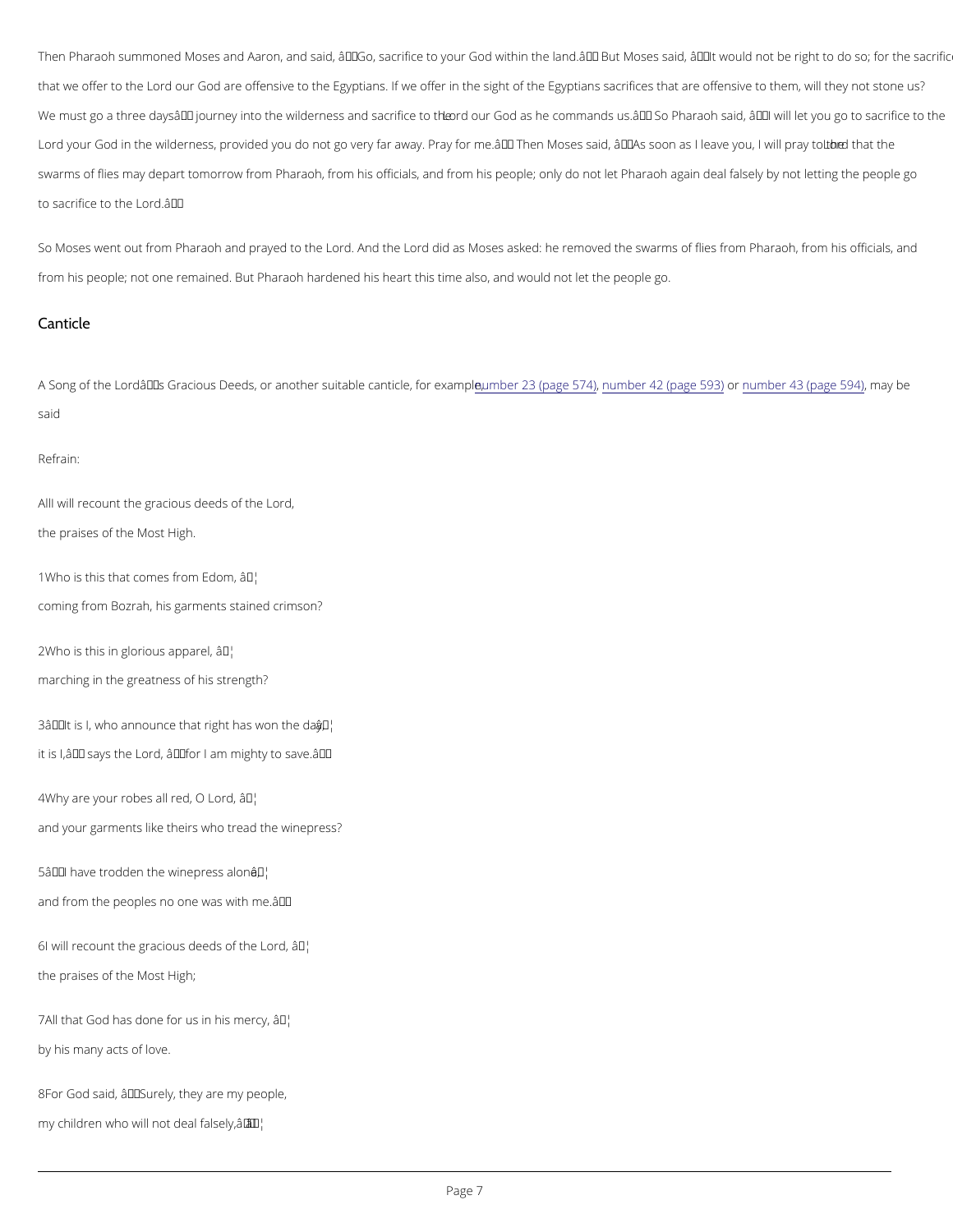and he became their Saviour in all their distress.

9So God redeemed them by his love and pity;  $\partial \mathbb{I}^1$ he lifted them up and carried them

through all the days of old.

Isaiah 63.1-3a, 7-9

AllGlory to the Father and to the Son and to the Holy Spirit;

as it was in the beginning is now

and shall be for ever. Amen.

AllI will recount the gracious deeds of the Lord, the praises of the Most High.

#### Scripture Reading

One or more readings appointed for the day are read.

The reading(s) may be followed by a time of silence.

## **Hebrews 11.32-12.2**

And what more should I say? For time would fail me to tell of Gideon, Barak, Samson, Jephthah, of David and Samuel and the prophetsâ LL who through faith conquered kingdoms, administered justice, obtained promises, shut the mouths of lions, quenched raging fire, escaped the edge of the sword, won strength out of weakness, became mighty in war, put foreign armies to flight. Women received their dead by resurrection. Others were tortured, refusing to accept release, in order to obtain a better resurrection. Others suffered mocking and flogging, and even chains and imprisonment. They were stoned to death, they were sawn in two, they were killed by the sword; they went about in skins of sheep and goats, destitute, persecuted, tormentedâlllof whom the world was not worthy. They wandered in deserts and mountains, and in caves and holes in the ground.

Yet all these, though they were commended for their faith, did not receive what was promised, since God had provided something better so that they would not, without us, be made perfect.

Therefore, since we are surrounded by so great a cloud of witnesses, let us also lay aside every weight and the sin that clings so closely, and let us run with

perseverance the race that is set before us, looking to Jesus the pioneer and perfecter of our faith, who for the sake of the joy that was set before him endured the

cross, disregarding its shame, and has taken his seat at the right hand of the throne of God.

A suitable song or chant, or a responsory in this or another form, may follow

We adore you, O Christ, and we bless you;

Allby your holy cross, you have redeemed the world.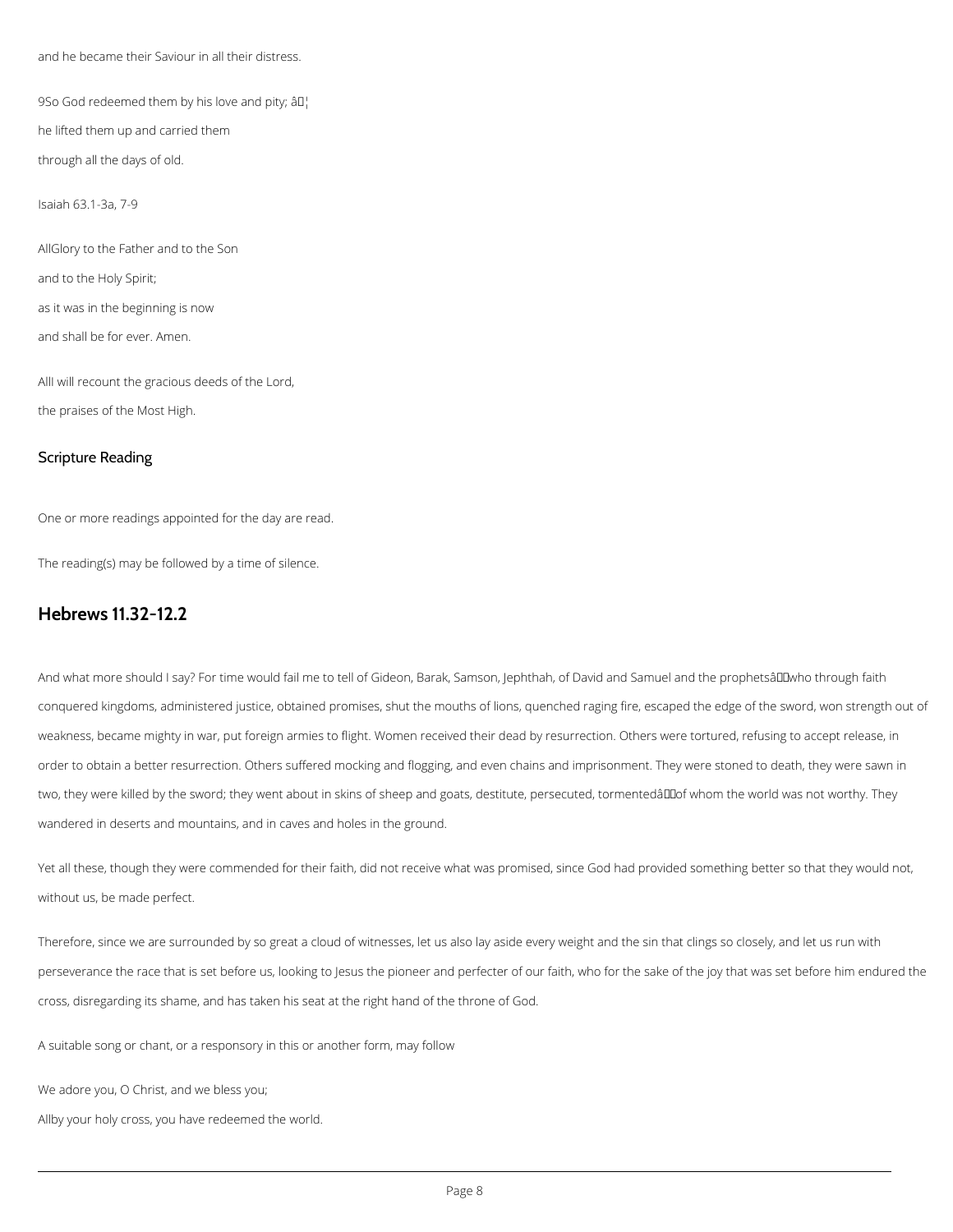God chose what is weak in the world to shame the strong. AMe adore you, O Christ, and we bless you. We preach Christ crucified, the power of God and the wisdom of God. ABy your holy cross, you have redeemed the world. God forbid that I should glory, save in the cross of our Lord Jesus Christ. AMe adore you, O Christ, and we bless you; by your holy cross, you have redeemed the world.

All he word of the cross is folly to those who are perishing, but to those who are being saved it is the power of God.

1Blessed be the Lord the  $\partial \mathcal{F}$ bd of Israel, who has come to his people and set them free.

cf 1 Corinthians 1 and Galatians 6

 $2He$  has raised up for us a  $an$ Mghty Saviour, born of the house of his servant David.

Gospel Canticle

The Benedictus (The Song of Zechariah) is normally said,

#### o[r Saviour of the World](https://cwdp.oremus.org//canticles/othercanticles/87.html)  $m$ (page 6s4a4i)d

 $3$ Through his holy prophets Godap<sup>t</sup> bmised of old to save us from our enemies, from the hands of all that hate us,

4To show mercy to ourâ  $\frac{1}{2}$  of  $\frac{1}{2}$  cestors,

Refrain:

and to remember his holy covenant.

 $5$ This was the oath God swore to o $\hat{a}$  *T<sup>M</sup>* father Abraham:

to set us free from the hands of our enemies,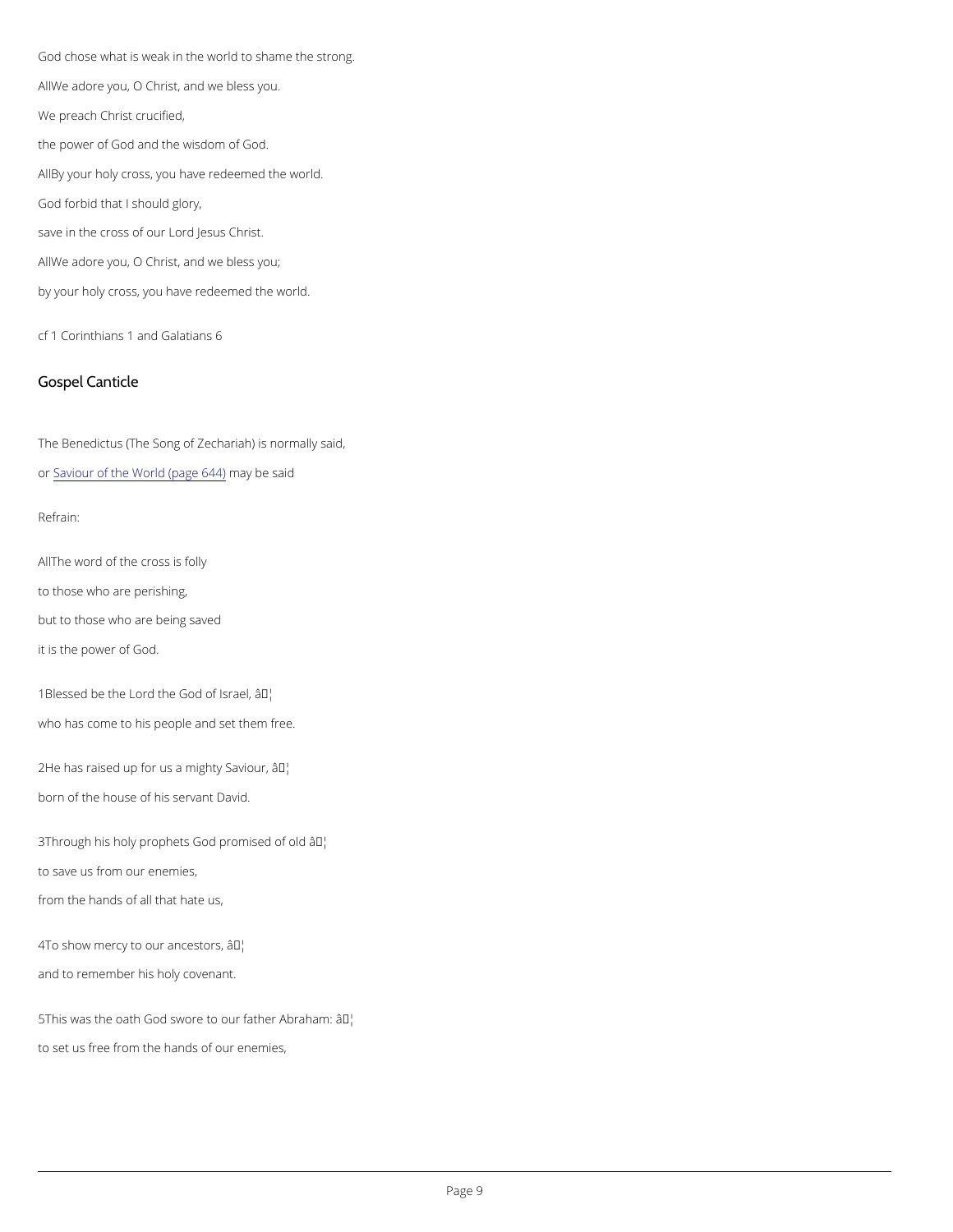$6$ Free to worship him wait Miout fear, holy and righteous in his sight all the days of our life.

7And you, child, shall be called the proapthet of the Most High, for you will go before the Lord to prepare his way,

8To give his people knowledad biof salvation by the forgiveness of all their sins.

9In the tender compassio a<sup>TM</sup>olf our God the dawn from on high shall break upon us,

 $10T$ o shine on those who dwell in darkness a $\mathbf{\hat{a}}$  the shadow of death, and to guide our feet into the way of peace.

AlGlory to the Father and to the Son and to the Holy Spirit; as it was in the beginning is now and shall be for ever. Amen.

All he word of the cross is folly to those who are perishing, but to those who are being saved it is the power of God.

Luke 1.68-79

#### Refrain:

## Prayers

Intercessions are offered ¶ for the day and its tasks

¶ for the world and its needs

¶ for the Church and her life

Prayers may include the following cycle cem pages 364  $\hat{a} \in$  "365

¶ The persecuted Church

¶ The oppressed peoples of the world

¶ All who are lonely

 $\hat{A}$ ¶

¶ All who are near to death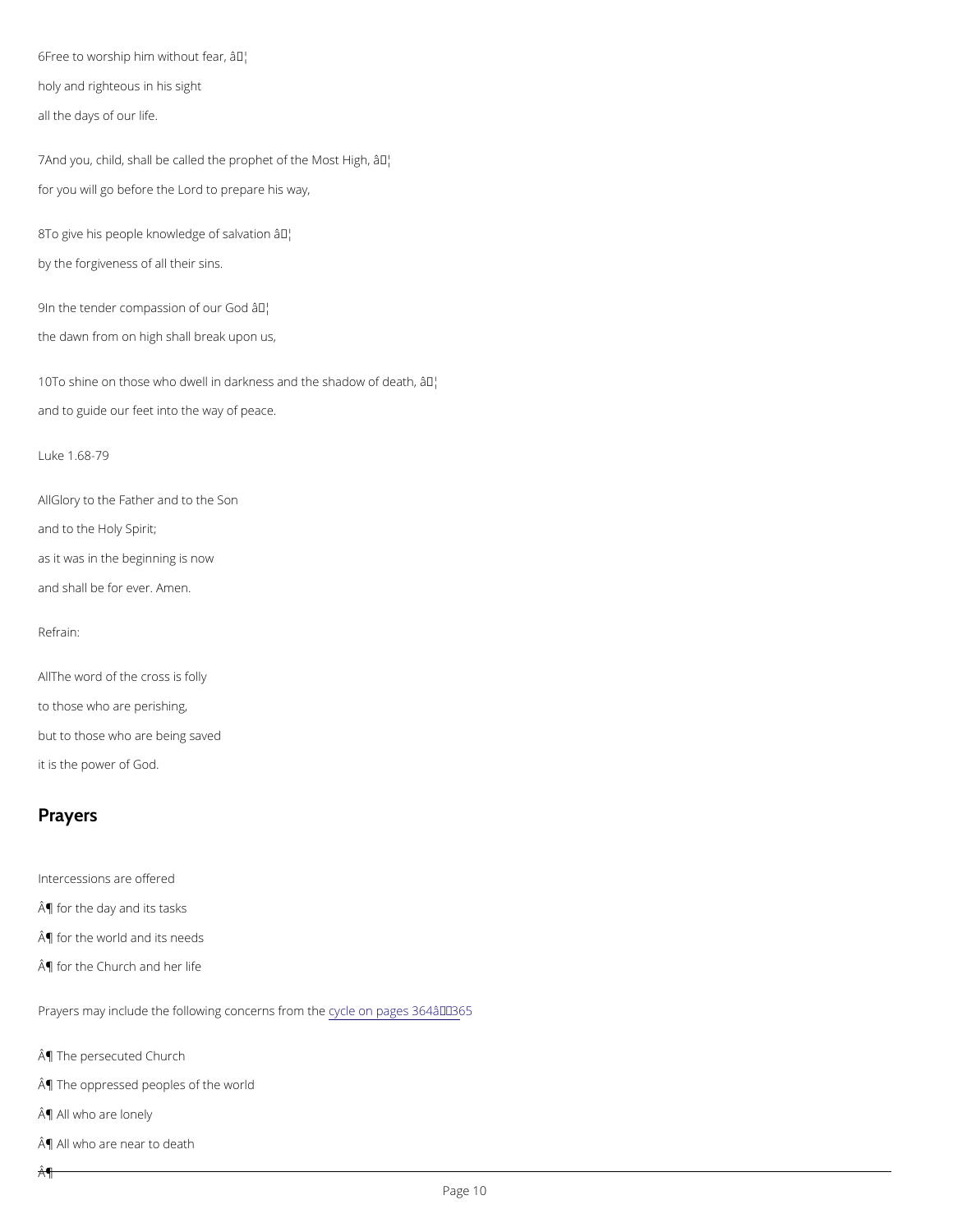All who are facing loss

A form of prayeorn fpagel 8n&a1y be used.

The Litam ypages  $40$   $0$ n-aly $0$   $3$ be said instead of the Prayers.

These responses may be used

who by the death and resurrection of your Son Jesus Christ delivered and saved the world: grant that by faith in him who suffered on the cross we may triumph in the power of his victory; through Jesus Christ your Son our Lord, who is alive and reigns with you, in the unity of the Holy Spirit, one God, now and for ever. AAMmen. The Lord's Prayer is said

Lord, in your mercy

hear our prayer

(or)

Lord, hear us.

Lord, graciously hear us.

Silence may be kept.

The Collect of the day is said

Most merciful God,

Standing at the foot of the cross, as our Saviour taught us, so we pray

A Our Father in heaven,

hallowed be your name,

your kingdom come,

your will be done,

on earth as in heaven.

Give us today our daily bread.

Forgive us our sins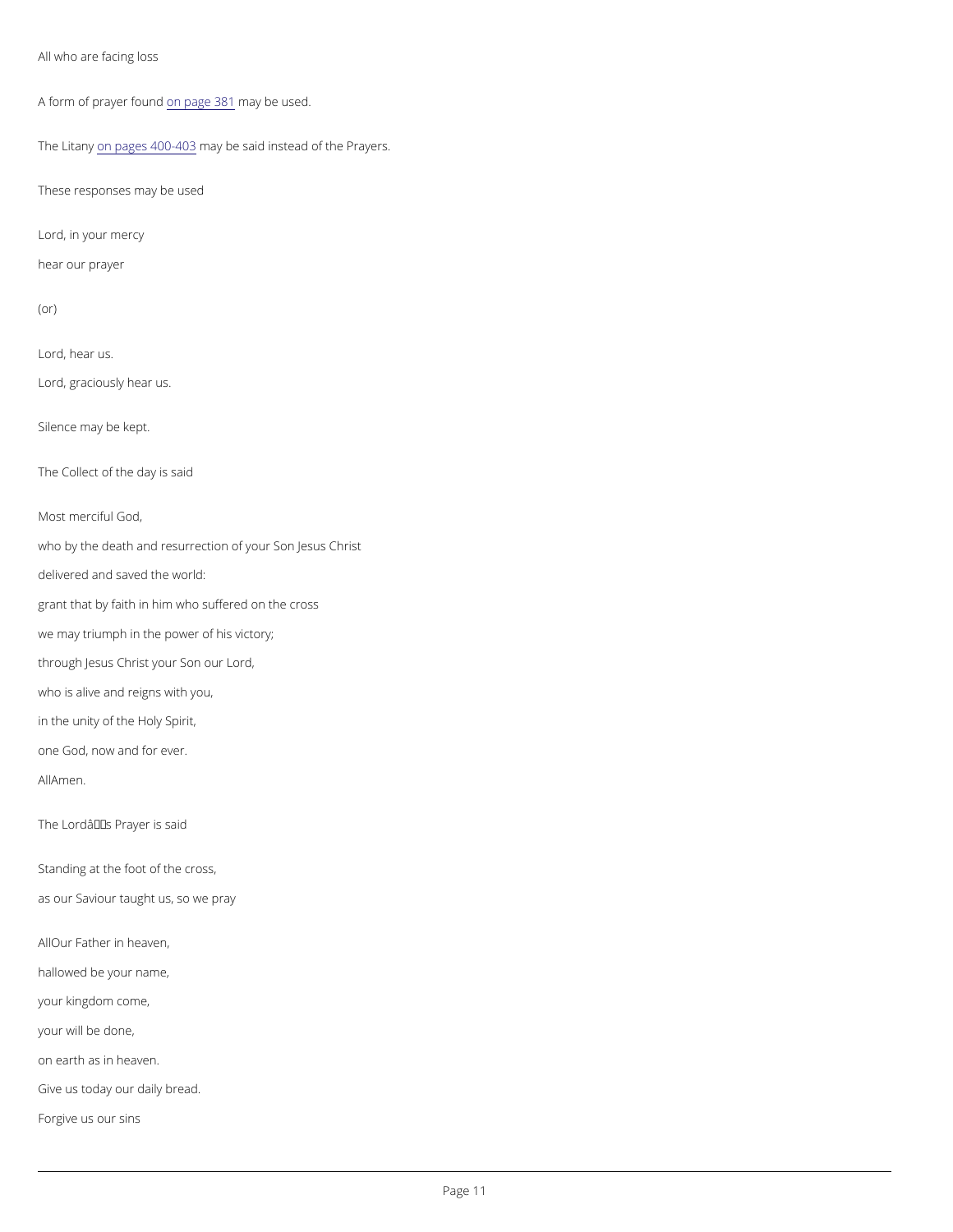as we forgive those who sin against us. Lead us not into temptation but deliver us from evil. For the kingdom, the power, and the glory are yours now and for ever. Amen. (or) Standing at the foot of the cross, let us pray with confidence as our Saviour has taught us AOur Father, who art in heaven, hallowed be thy name; thy kingdom come; thy will be done; on earth as it is in heaven. Give us this day our daily bread. And forgive us our trespasses, as we forgive those who trespass against us. And lead us not into temptation; but deliver us from evil. For thine is the kingdom, the power and the glory, for ever and ever. Amen.

© [The Archbishops' Council of the Church of England, 2000-200](https://www.churchofengland.org/prayer-worship/join-us-in-daily-prayer/copyright.aspx)5 Official Common Worship apps, books and eBooks are available fro[m Church House Publishing.](http://www.chpublishing.co.uk/)

## The Conclusion

May Christ, who bore our sins on the cross,

set us free to serve him with joy.

A  $M$  m e n.

Let us bless the Lord.

Althanks be to God.